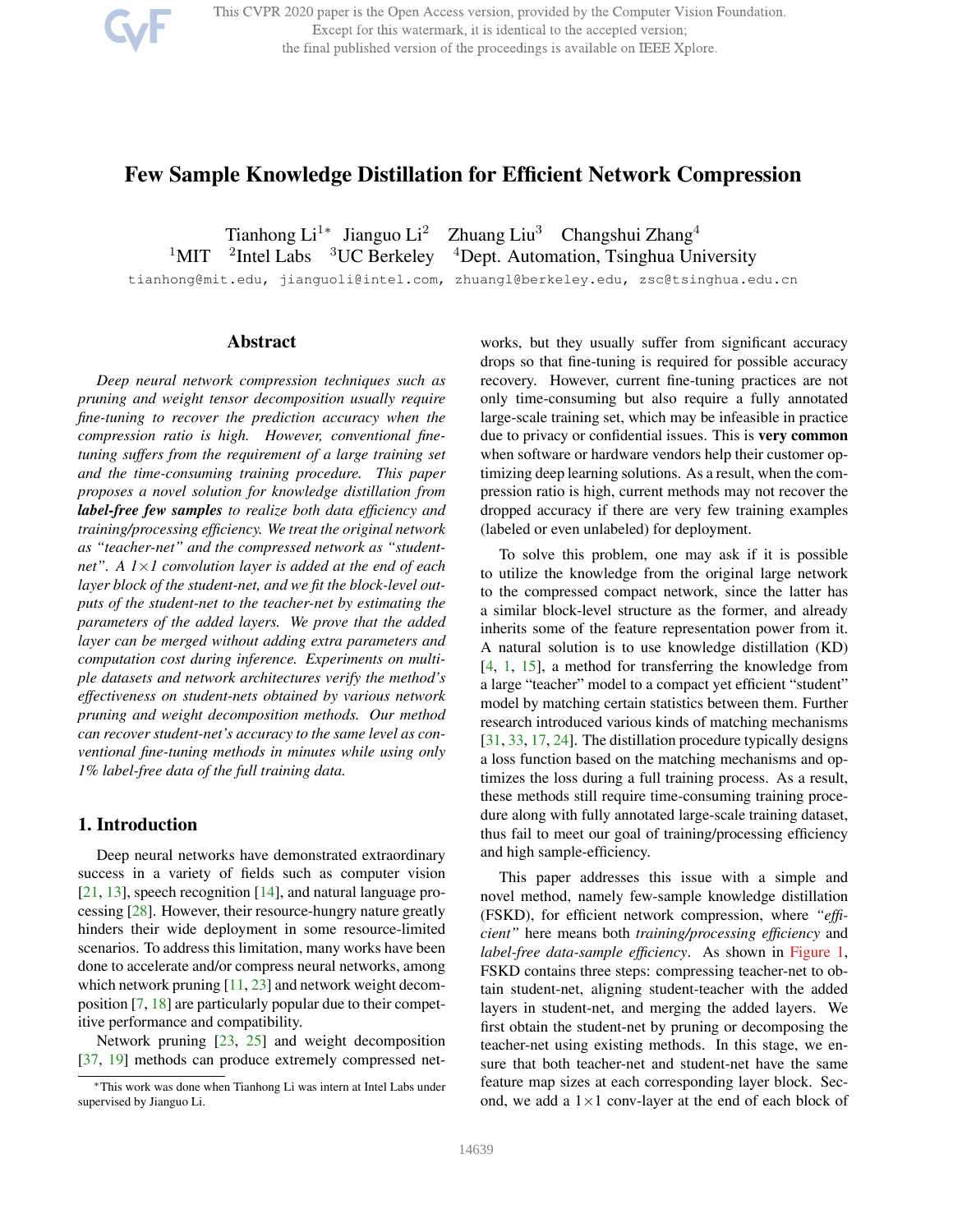

Figure 1: Three-step of few-sample knowledge distillation. (1) obtain student-net by compressing teacher-net; (2) add an  $1 \times 1$  conv-layer at the end of each block of student-net, and align teacher and student by estimating the  $1\times1$  conv-layer's parameter using least-squared regression; (3) Merge the added  $1 \times 1$  conv-layer into the previous conv-layer to obtain final student-net.

the student-net. We then forward the few unlabeled data to both the teacher-net and student-net, and align the blocklevel outputs of the student with the teacher by estimating the parameters of the added layer, using least square regressions. Because there are very few parameters to estimate in the added conv-layers, we could obtain a good estimation with a very small amount of label-free samples. The aligned student-net has the same number of parameters and computation cost as the original one since we prove that the added  $1 \times 1$  convolution can be merged into the previous convolution layer.

FSKD has many potential usages, especially when full fine-tuning or re-training is infeasible in practice, or the data at hand is only very limited. We name a few concrete cases below. *First*, edge devices have limited computing resources, while FSKD offers the possibility of on-device learning to compress deep models. *Second*, FSKD may help cloud services obtain a compact model when only a few unlabeled data is uploaded by the customer due to privacy or confidential issues. *Third*, FSKD enables fast model convergence if there is a strict time budget for training/fine-tuning. The strong practice requests have been addressed by several recent workshops<sup>1</sup>.

Our major contributions can be summarized as follows:

- To the best of our knowledge, we are the first to show that accuracy recovery from a compressed network can be done with few unlabeled samples within minutes using knowledge distillation on desktop PC.
- Extensive experiments show that the proposed FSKD method is widely applicable to deep neural networks compressed by different pruning or decompositionbased methods.
- We demonstrate significant accuracy improvement from FSKD over existing distillation techniques, as

well as compression-ratio and speedup gain over traditional pruning/decomposition-based methods on various datasets and network architectures.

### 2. Related Work

Network Pruning methods obtain a small network by pruning weights from a trained larger network, which can keep the accuracy of the larger model if the prune ratio is set properly. [12] proposes to prune the individual weights that are near zero. Recently, filter pruning has become increasingly popular thanks to its better compatibility with off-the-shelf computing libraries, compared with weights pruning. Different criteria have been proposed to select the filters to be pruned, including norm of weights [23], scales of multiplicative coefficients [25], statistics of next layer [27], etc. These pruning based methods usually require iterative loop between pruning and fine-tuning for achieving better pruning ratio and speedup. Meanwhile, Network Decomposition methods try to factorize parameter-heavy layers into multiple lightweight ones. For instance, it may adopt low-rank decomposition to fully-connection layers [7], and different kinds of weight decomposition to convlayers [18, 19, 37]. However, aggressive network pruning or network decomposition usually lead to large accuracy drops, thus fine-tuning is a must to alleviate those drops [23, 25].

Knowledge Distillation (KD) transfers knowledge from a pre-trained large teacher-net (or even an ensemble of networks) to a small student-net, for facilitating the deployment at test time. Originally, this is done by regressing the softmax output of the teacher model  $[15]$ . The soft continuous regression loss used here provides richer information than the label based loss, so that the distilled model can be more accurate than training on labeled data with cross-entropy loss. Later, various works have extended this

<sup>1</sup> http://sites.google.com/view/icml2019-on-device-compact-dnn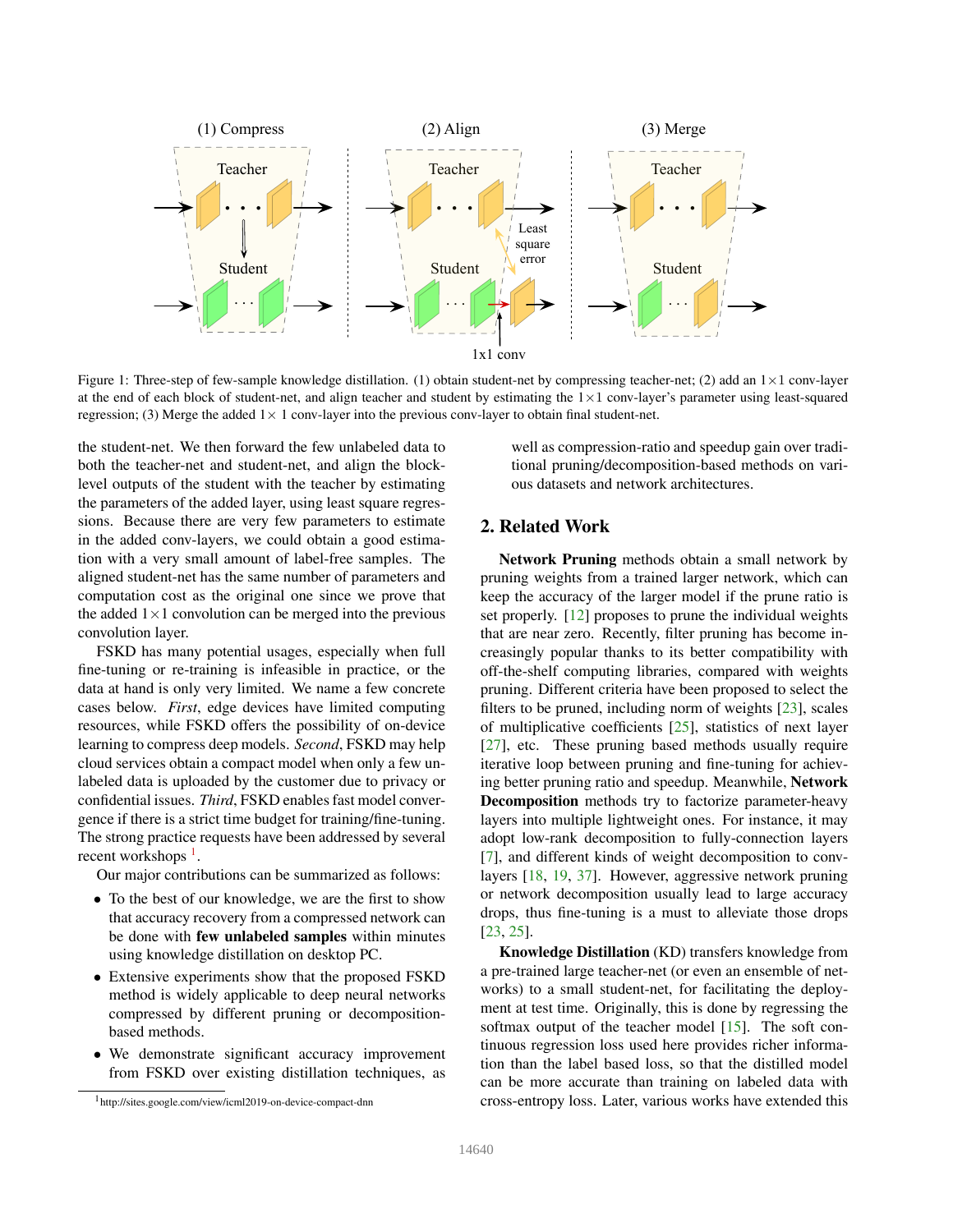approach by matching other statistics, including intermediate feature responses [31, 6], gradient [33], distribution [17], Gram matrix [36], etc. More complicatedly, deep mutual learning [38] trains a cohort of student-nets and teaches each other collaboratively with model distillation throughout the training process. The student-nets in KD are usually designed with random weight initialization, and thus all these methods require a large amount of data (known as the "transfer set") to transfer the knowledge.

As a result, it is of great interest to start the studentnets with extremely pruned or decomposed networks and explore a KD solution under the few-sample setting. The proposed FSKD has a quite different philosophy on aligning intermediate responses to the closest knowledge distillation method FitNet [31]. FitNet re-trains the whole student-net with intermediate supervision as well as label supervision using a larger amount of fully-annotated data, while FSKD only estimates parameters of the added  $1 \times 1$  conv-layer with few unlabeled samples. Experiments verify that FSKD is not only more efficient but also more accurate than FitNets.

Learning with few samples has been extensively studied under the concept of one-shot or few-shot learning. One category of methods directly model few-shot samples with generative models  $[8, 22, 5, 3]$ , while most others study the problem under the notion of transfer learning [2, 30]. In the latter category, meta-learning methods [34, 9] solve the problem in a learning-to-learn fashion, which has been recently gaining momentum due to their application versatility. Most studies are devoted to the image classification task, while it is still less-explored for knowledge distillation from few samples. Recently, some works tried to address this problem. [20] constructs pseudo-examples using the inducing point method and develops a complicated algorithm to optimize the model and pseudo-examples alternatively. [26] records per-layer meta-data for the teacher-net in order to reconstruct a training set, and then adopts a standard training procedure to obtain the student-net. Both are very costly due to the complicated and heavy training procedure. On the contrary, we aim for an efficient solution for knowledge distillation from few unlabeled samples.

### 3. Method

### 3.1. Overview

Our FSKD method consists of three steps as shown in Figure 1. *First*, we obtain a student-net either by pruning or by decomposing the teacher-net. *Second*, we add a  $1 \times 1$ conv-layer at the end of each block of the student-net and align the block-level outputs between teacher and student by estimating the parameters of the added layer from few unlabeled samples. *Third*, we merge the added  $1 \times 1$  conv-layer into the previous conv-layer so that it will not introduce extra parameters and computation cost into the student-net.

### Algorithm 1 Block-coordinate descent algorithm for FSKD

**input** Student-net *s*, teacher-net *t*, input data  $\{X_i\}_{i=1}^N$ ,

- number of aligned blocks  $M$ , number of iterations  $T$ 1: for  $k = 1 : T$  do
- 
- 2: Random flip input dataset to obtain  $\{X_i'\}_{i=1}^N$ ;
- 3: **for**  $j = 1 : M$  **do**
- 4: Feed  $\{X_i'\}_{i=1}^N$  to the end of the *j*-th block of *t*, obtain response  $\{X_{ij}^t\};$
- 5: Feed  $\{X_i'\}_{i=1}^{N}$  to the end of the *j*-th block of *s*, obtain response  $\{X_{ij}^s\};$
- 6: Add  $1\times1$  conv-layer with tensor  $\mathbf{Q}_j$  to the end of j-th block of s;
- 7: Solve  $\mathbf{Q}_j$  with least-square regression based on Equation 1;
- 8: Merge  $Q_i$  into previous conv-layer  $L_i$  with tensor  $W_i$  to obtain new tensor  $\mathbf{W}'_j$  based on Theorem 1 for studentnet;
- 9: Update the *j*-th block of *s*, to obtain  $s'$ ;
- 10:  $s = s'$ ;
- 11: end for
- 12: end for

output Merged conv-layers  $\{W_j'\}_{j=1}^M$ , updated student-net s';

Three reasons make the idea works efficiently. *First*, the compressed student-net inherits partial representation power from the teacher network, so adding  $1 \times 1$  conv-layer is enough to calibrate the student-net and restore the accuracy. *Second*, the  $1 \times 1$  conv-layers have relatively fewer parameters, which do not require too many data for the estimation. *Third*, the block-level output from teacher-net provides rich information as shown in FitNet [31]. Below, we will first describe our algorithm for block-level output alignment, and then prove why the added  $1 \times 1$  conv-layer can be merged into the previous conv-layer.

#### 3.2. Block-level Alignment

In this section, we provide details of our block-level output alignment algorithm. Suppose  $X^s, X^t \in \mathbb{R}^{n_o \times d}$  are the block-level output in matrix form for the student-net and teacher-net respectively, where  $d$  is the per-channel feature map resolution size. We add a  $1 \times 1$  conv-layer Q at the end of each block of student-net before non-linear activation. As Q is degraded to the matrix form, it can be estimated with least squared regression as

$$
\mathbf{Q}^* = \arg\min_{\mathbf{Q}} \sum_{i=1}^N \|Q \ast \mathbf{X}_i^s - X_i^t\|,\tag{1}
$$

where  $N$  is the number of label-free samples used, and "\*" means matrix product. The number of parameters of Q is  $n_o \times n_o$ , where  $n_o$  is the number of output channels in the block, which is usually not too large so that we can estimate Q with a limited number of samples.

Suppose there are  $M$  corresponding blocks in the teacher-net and the student-net required to align, to achieve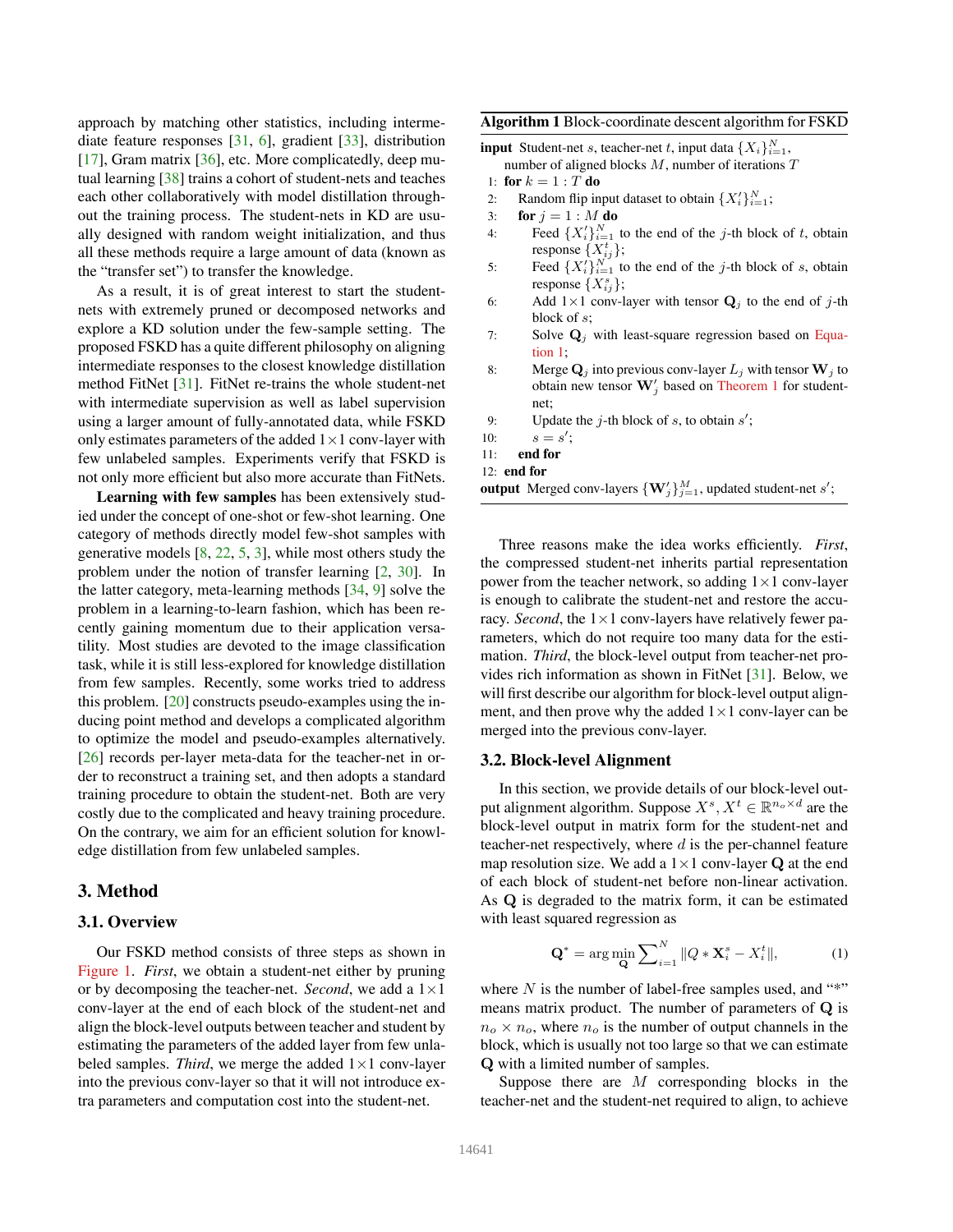our goal, we need minimize the following loss function

$$
\mathcal{L}(\mathbf{Q}_j) = \sum_{j=1}^{M} \sum_{i=1}^{N} ||\mathbf{Q}_j * X_{ij}^s - X_{ij}^t||_F, \qquad (2)
$$

where  $\mathbf{Q}_j$  is the tensor for the added  $1 \times 1$  conv-layer of the  $j$ -th block. In practice, we optimize this loss with a blockcoordinate descent (BCD) algorithm [35], which greedily handles each of the M blocks in the student-net sequentially as shown in Algorithm-1 (FSKD-BCD). We can also minimize this loss using standard SGD on all added parameters (FSKD-SGD). However, FSKD-BCD has the following advantages over FSKD-SGD: (1) The BCD algorithm processes each block greedily with a sequential update rule, and each Q can be solved with the same set of few samples by aligning the block-level responses between teacher-net and student-net, while standard SGD considers  $\{Q_i\}$  all together which theoretically requires more data. (2) The BCD algorithm is much more efficient, which can be usually done in less than a minute.

Unless otherwise noted, we use the FSKD-BCD algorithm with one iteration in our experiments. Appendix-A evaluates FSKD with more BCD iterations. Appendix-B makes a comparison between FSKD-BCD and FSKD-SGD.

### 3.3. Mergeable 1×1 conv-layer

Now we prove that the added 1x1 conv-layer can be merged into the previous conv-layer without introducing additional parameters and computation cost during inference.

Theorem 1. *A pointwise convolution with tensor* Q ∈  $\mathbb{R}^{n'_o \times n'_i \times 1 \times 1}$  can be merged into the previous convolution *layer with tensor*  $\mathbf{W} \in \mathbb{R}^{n_o \times n_i \times k \times k}$  *to obtain the merged tensor*  $W' = Q \circ W$ *, where*  $\circ$  *is merging operator and*  $\mathbf{W}' \in \mathbb{R}^{n_o' \times n_i \times k \times k}$  if the following conditions are satis*fied.*

- *c1. The output channel number of* W *equals to the input channel number of* **Q**, *i.e.*,  $n_o = n'_i$ .
- *c2. No non-linear activation layer like ReLU [29] between* W *and* Q*.*

The pointwise convolution can be viewed as a linear combination of the kernels in the previous convolution layer. Due to the space limitation, we put the formal proof and the detailed form of the merging operator in Appendix-C. The number of output channels of  $W'$  is  $n'_o$ , which is different from that of W (i.e.,  $n_o$ ). It is easy to have the following corollary.

#### Corollary 1. *When the following condition is satisfied,*

*c3. the number of input and output channels of* Q *equals to the number of output channel of* **W**, *i.e.*,  $n'_i = n'_o =$  $n_o$ ,  $\mathbf{Q} \in \mathbb{R}^{n_o \times n_o \times 1 \times 1}$ ,



Figure 2: Illustration of FSKD on filter pruning and network slimming. At each block, we copy weights of the unpruned part in teacher-net to student-net, and align the feature maps of studentnet to those unpruned feature maps of teacher-net by adding a  $1 \times 1$ conv-layer (red-color) with L2-loss. The added  $1\times1$  layer can be merged into the previous conv-layer in student-net.

*the merged convolution tensor* W′ *has the same parameters and computation cost as*  $W$ *, i.e. both*  $W', W \in$  $\mathbb{R}^{n_o \times n_i \times k \times k}$ .

This condition is required not only for ensuring the same parameter size and computing cost, but also for ensuring the output-size of current layer matching to the input-size of next layer so that these two layers are connectable.

### 4. Experiments

We perform extensive experiments on different image classification datasets to verify the effectiveness of FSKD on various student-net construction methods and its advantages over existing distillation methods in terms of both accuracy and speed. Student-nets can be obtained either by pruning based methods such as filter pruning [23] and network slimming [25], or by decomposition-based methods such as network decoupling [10]. We implement the code with PyTorch, and conduct experiments on a desktop PC with Intel i7-7700K CPU and one NVidia 1080TI GPU. The code will be made publicly available. For all experiments, the results are averaged over 5 trials of different randomly selected images.

#### 4.1. Student-net from Pruning teacher-net

### Filter Pruning

We first obtain the student-nets using the filter pruning method [23], which prunes out conv-filters according to the  $L_1$  norm of their weights. The  $L_1$  norm of filter weights are sorted and the smallest portion of filters will be pruned to reduce the number of filter-channels in a conv-layer. Figure 2 illustrates how FSKD works for block-level alignment in this case. Note that the number of channels in teacher-net may be different from that in student-net. However, we only match the *un-pruned part* of feature-maps in teacher-net to the feature maps in the student-net so that FSKD is applicable in this case.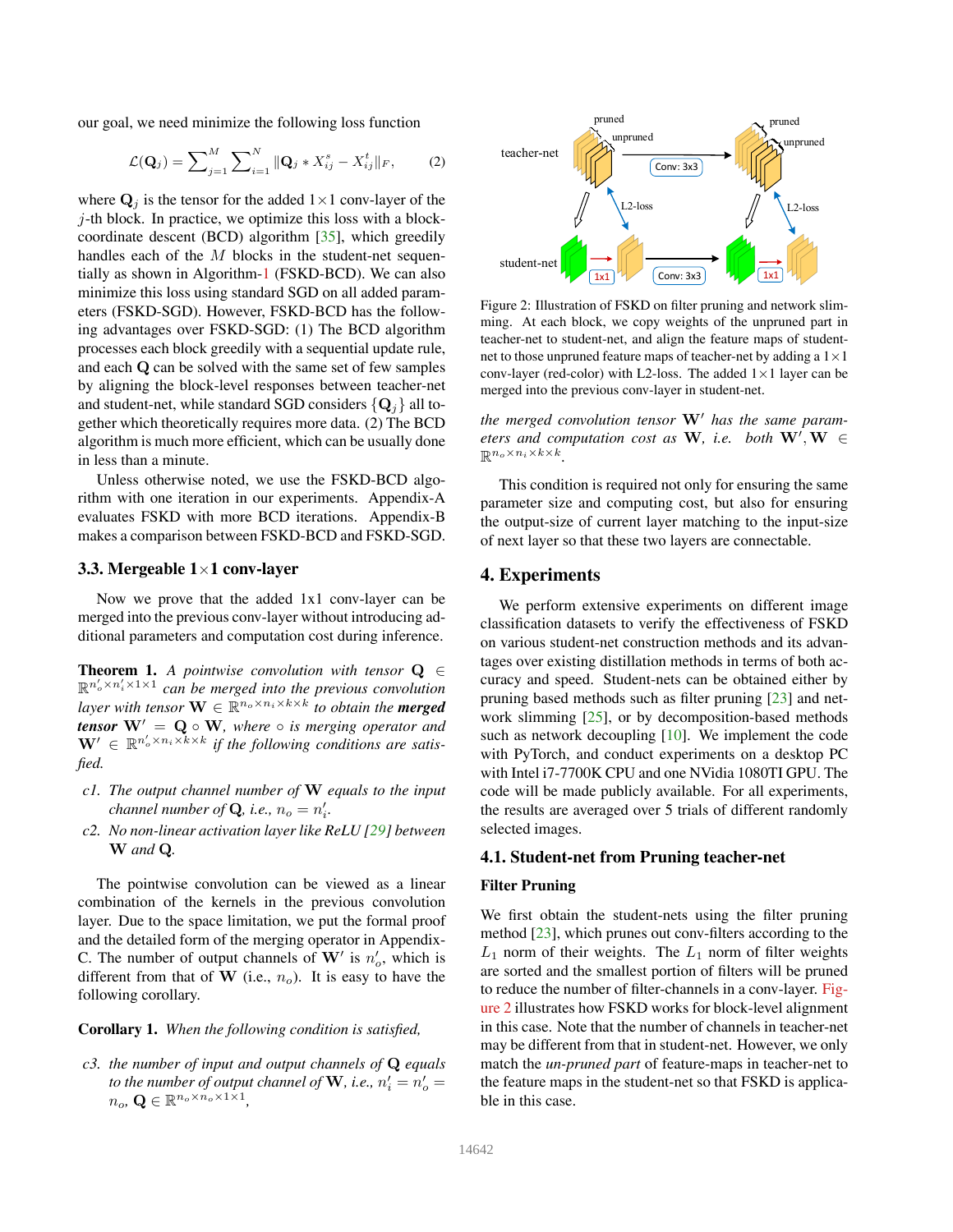|           |       |      |              | Acc.(%)   FLOPs( $\times 10^8$ ) Speedup   #Param( $\times 10^6$ ) | Pruned |
|-----------|-------|------|--------------|--------------------------------------------------------------------|--------|
| $VGG-16$  | 92.66 | 3.11 | $1.00\times$ | 15                                                                 |        |
| Prune-A   | 85.42 | 2.06 | $1.51\times$ | 5.3                                                                | 64%    |
| Prune-B   | 47.90 | 1.33 | $2.34\times$ | 3.4                                                                | 77%    |
| $Prune-C$ | 13.05 | 1.09 | $2.85\times$ | 1.8                                                                | 88%    |

Table 1: Prune-A/B/C by filter pruning of VGG-16 on CIFAR-10 and their accuracy, FLOPs, #parameters, etc.

|                              | Acc. $(\%)$      | #Samples | Time (sec) |
|------------------------------|------------------|----------|------------|
| $VGG-16$                     | 92.66            | 50000    |            |
| $Prune-A + FSKD$             | $92.37 \pm 0.24$ | 100      | 4.8        |
| $Prune-A + FitNet$           | $91.23 \pm 0.41$ | 100      | 48.5       |
| $Prune-A + FSKD$             | $92.46 \pm 0.15$ | 500      | 25.5       |
| $Prune-A + FitNet$           | $92.13 \pm 0.35$ | 500      | 139.2      |
| $Prune-A + Fine-tuning$      | $90.25 \pm 0.67$ | 500      | 40.4       |
| $Prune-A + Full fine-tuning$ | $92.54 \pm 0.33$ | 50000    | 1059.6     |
| $Prune-B + FSKD$             | $90.17 \pm 0.31$ | 100      | 3.7        |
| $Prune-B + FitNet$           | 88.76±0.51       | 100      | 60.1       |
| $Prune-B + FSKD$             | $91.21 \pm 0.23$ | 500      | 19.3       |
| $Prune-B + FitNet$           | $90.68 \pm 0.47$ | 500      | 157.1      |
| $Prune-B + Fine-tuning$      | $83.36 \pm 0.89$ | 500      | 50.3       |
| $Prune-B + Full fine-tuning$ | $91.53 \pm 0.37$ | 50000    | 1753.4     |
| $Prune-C + FSKD$             | 89.55±0.35       | 100      | 7.4        |
| $Prune-C + FitNet$           | $85.09 \pm 0.75$ | 100      | 71.3       |
| $Prune-C + FSKD$             | $90.41 \pm 0.31$ | 500      | 33.5       |
| $Prune-C + FitNet$           | $88.31 \pm 0.70$ | 500      | 180.3      |
| $Prune-C + Fine-tuning$      | 78.13±0.24       | 500      | 58.7       |
| $Prune-C + Full fine-tuning$ | $90.77 \pm 0.33$ | 50000    | 2592.3     |

Table 2: Performance comparison between FitNet, fine-tuning, FSKD by student-nets from filter pruning [23] of VGG-16 with pruning scheme A/B/C on CIFAR-10. "Full fine-tuning" uses full training data.

We make a comprehensive study of VGG-16 [32] on CIFAR-10 dataset to evaluate the performance of FSKD along with three different pruning settings. *First*, we follow the original pruning scheme of [23] and obtain Prune-A. *Second*, we propose another more aggressive pruning scheme named Prune-B, which prunes 10% more filters in the aforementioned layers, and also pruned 20% filters for the remaining layers. *Third*, since previous works show that one time extremely pruning may yield the pruned network unable to recovery from fine-tuning, while the iteratively pruning and fine-tuning procedure is observed effective to obtain extreme model compression [11, 23, 25], we propose Prune-C which iteratively runs the pruning and FSKD procedure as described in Appendix-D for 2 iterations to achieve higher compression rate. Table 1 lists the accuracy, FLOPs and #parameter information for three student-nets obtained by these pruning schemes.

For the few-sample setting, we randomly select 100 (10 for each category) and 500 (50 for each category) images from the CIFAR-10 training set, and keep them fixed in all experiments. We evaluate 5 different randomly-selected im-



Figure 3: Accuracy vs #samples on CIFAR-10. Student-net Prune-A (left) Prune-B (right) by filter pruning [23].



Figure 4: Left: Layer-level output correlation between teacher-net and student-net before and after FSKD on student-nets (Prune-A) by filter pruning [23]. Right: Accuracy change during sequentially block-level alignment.

age set and report the mean and std of accuracy. Table 2 lists the results of different methods of recovering a pruned network, including FitNet [31], fine-tuning with limited data and full training data [23].

As shown in Table 2, our method is much more efficient and provides better accuracy recovery than both FitNet and the fine-tuning procedure adopted in  $[23]$ , and also more robust with a different set of selected images. For instance, for Prune-B with only 500 samples, our method can recover the accuracy from 47.9% to 91.2% in 19.3s, while FitNet has to take 157.1s to recover the accuracy to 90.7%, and fewsample fine-tuning can only recover the accuracy to 83.4%. When full training set available, it takes about 30 minutes for full fine-tuning to reach similar accuracy as FSKD. This demonstrates the big advantages of FSKD over full finetuning based solutions.

Figure 3 further studies the performance versus different amount of training samples. Our method keeps outperforming FitNet under the same training samples. In particular, FitNet experiences a noticeable accuracy drop when the number of samples is less than 100, while FSKD can still recover the accuracy of the pruned network to a high level.

We further illustrate the per-layer (block) feature responses difference between teacher-net and student-net before and after using FSKD in Figure 4(a). Before applying FSKD, the correlation between teacher-net and student-net is broken due to aggressive compression. However, after FSKD, the per-layer correlations are mostly restored. This verifies the ability of FSKD for recovering lost informa-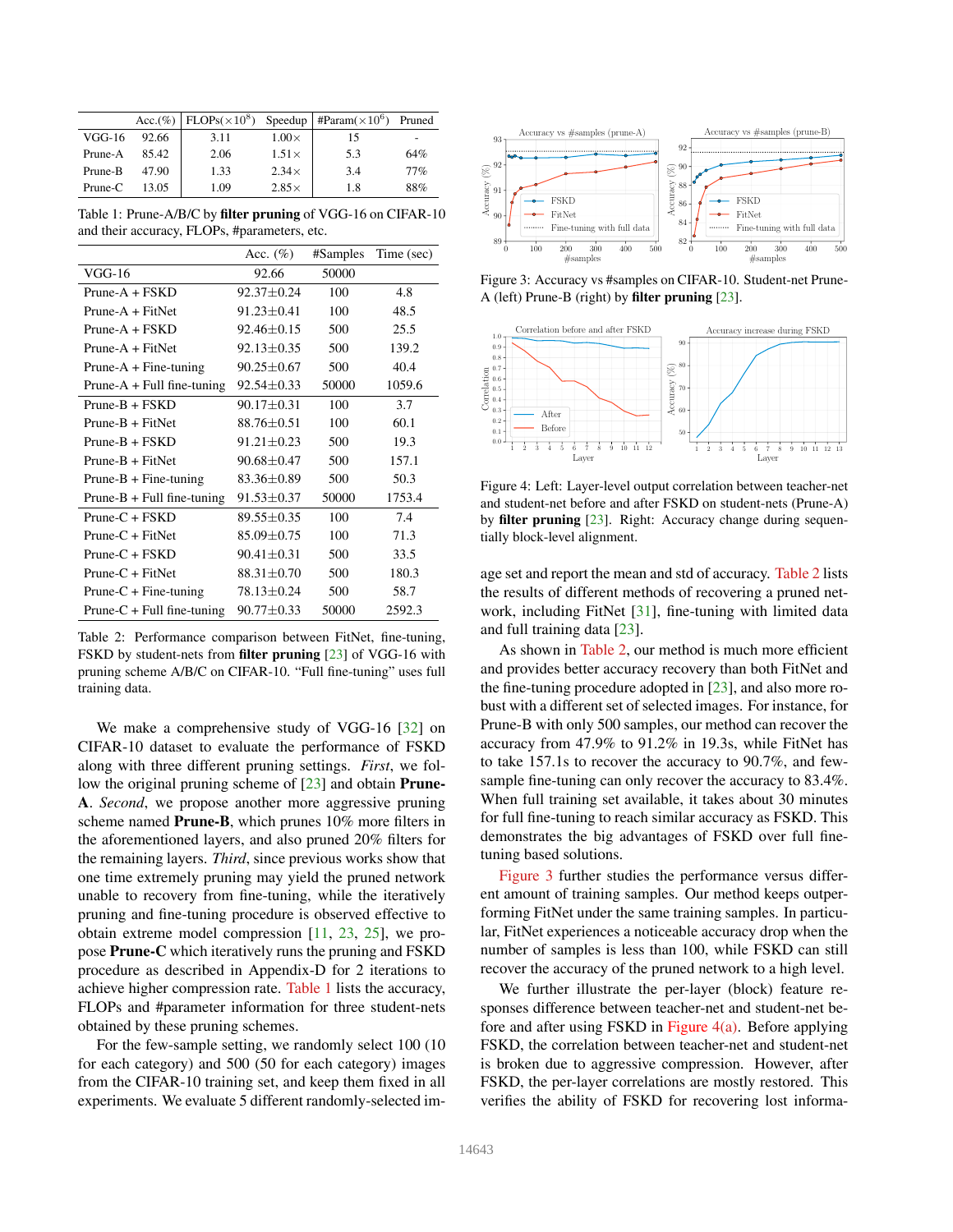| Filter-prune-ratio & Method | Acc. before $(\%)$ | Acc. after $(\% )$ | $FLOPs(\times 10^8)$ | Speedup      | #Param( $\times 10^{6}$ ) | Pruned |
|-----------------------------|--------------------|--------------------|----------------------|--------------|---------------------------|--------|
| $VGG-19$                    | 93.38              |                    | 7.97                 | $1.00\times$ | 20                        |        |
| $70\% + FSKD$               | 15.90              | $93.41 \pm 0.23$   | 3.91                 | $2.04\times$ | 2.2                       | 89%    |
| $70\% + \text{FitNet}$      | 15.90              | $90.47 \pm 0.57$   | 3.91                 | $2.04\times$ | 2.2                       | 89%    |
| $70\% +$ Fine-tuning        | 15.90              | $62.86 \pm 2.85$   | 3.91                 | $2.04\times$ | 2.2                       | 89%    |
| ResNet-164                  | 95.07              |                    | 4.99                 | $1.00\times$ | 1.7                       |        |
| $60\% + FSKD$               | 54.46              | $94.19 + 0.21$     | 2.75                 | $1.82\times$ | 1.1                       | 37%    |
| $60\% + \text{FitNet}$      | 54.46              | $88.94 + 0.66$     | 2.75                 | $1.82\times$ | 1.1                       | 37%    |
| $60\% +$ Fine-tuning        | 54.46              | $60.94 \pm 3.12$   | 2.75                 | $1.82\times$ | 1.1                       | 37%    |
| DenseNet-40                 | 94.18              |                    | 5.33                 | $1.00\times$ | 1.1                       |        |
| $60\% + FSKD$               | 88.24              | $93.62 \pm 0.09$   | 2.89                 | $1.84\times$ | 0.5                       | 54%    |
| $60\% + \text{FitNet}$      | 88.24              | $91.37 + 0.17$     | 2.89                 | $1.84\times$ | 0.5                       | 54%    |
| $60\% +$ Fine-tuning        | 88.24              | $88.98 \pm 0.79$   | 2.89                 | $1.84\times$ | 0.5                       | 54%    |

Table 3: Performance comparison between FSKD, FitNet and fine-tuning on different network structures obtained by network slimming [25] with 100 samples randomly selected from CIFAR-10 training set.

| Filter-prune-ratio & Method | Acc. before $(\% )$ | Acc. after $(\% )$ | $FLOPs(\times 10^8)$ | Speedup      | #Param( $\times 10^6$ ) | Pruned                   |
|-----------------------------|---------------------|--------------------|----------------------|--------------|-------------------------|--------------------------|
| $VGG-19$                    | 72.08               |                    | 7.97                 | $1.00\times$ | 20                      |                          |
| $50\% + FSKD$               | 9.24                | $71.98 \pm 0.15$   | 5.01                 | $1.60\times$ | 5.0                     | 75%                      |
| $50\% + \text{FitNet}$      | 9.24                | $69.52 \pm 0.43$   | 5.01                 | $1.60\times$ | 5.0                     | 75%                      |
| $50\% +$ Fine-tuning        | 9.24                | $48.75 \pm 2.86$   | 5.01                 | $1.60\times$ | 5.0                     | 75%                      |
| ResNet-164                  | 76.56               |                    | 5.00                 | $1.00\times$ | 1.7                     | $\overline{\phantom{a}}$ |
| $40\% + FSKD$               | 46.07               | $76.11 \pm 0.13$   | 3.33                 | $1.50\times$ | 1.5                     | 14%                      |
| $40\% + \text{FitNet}$      | 46.07               | $73.87 + 0.45$     | 3.33                 | $1.50\times$ | 1.5                     | 14%                      |
| $40\% +$ Fine-tuning        | 46.07               | $57.45 \pm 1.94$   | 3.33                 | $1.50\times$ | 1.5                     | 14%                      |
| DenseNet-40                 | 73.21               |                    | 5.33                 | $1.00\times$ | 1.1                     |                          |
| $40\% + FSKD$               | 60.62               | $73.26 + 0.07$     | 3.71                 | $1.44\times$ | 0.71                    | 36%                      |
| $40\% + \text{FitNet}$      | 60.62               | $71.08 \pm 0.33$   | 3.71                 | $1.44\times$ | 0.71                    | 36%                      |
| $40\% +$ Fine-tuning        | 60.62               | $62.36 \pm 0.97$   | 3.71                 | $1.44\times$ | 0.71                    | 36%                      |

Table 4: Performance comparison between FSKD, FitNet and fine-tuning on different network structures obtained by network slimming [25] with 500 samples randomly selected from CIFAR-100 training set.

tion. We also show the accuracy change during sequentially block-level alignment in Figure 4(b), which clearly demonstrate the effectiveness of our sequentially block-by-block update in the FSKD algorithm.

### Network Slimming

We then study the student-net from another filter pruning method named network slimming  $[25]$ , which removes insignificant filter channels and corresponding feature maps using sparsified channel scaling factors. Network slimming consists of three steps: sparse regularized training, pruning and fine-tuning. Here, we replace the time-consuming finetuning step with our FSKD, and follow the original paper [25] to conduct experiments to prune different networks on different datasets. The alignment framework is the same as the filter pruning case as shown in Figure 2.

We apply FSKD on networks pruned from VGG-19, ResNet-164, and DenseNet-40 [16], on both CIFAR-10 and CIFAR-100 datasets. Table 3 lists results on CIFAR-10, while Table 4 lists results on CIFAR-100. Note that the filter-prune-ratio (like 70% in Table 3) means the portion of filters that are removed in comparison to the total number of filters in the network. We also apply FSKD on networks pruned from VGG-A (or VGG-11) on ImageNet dataset, as shown in Table 5.

The results show that that FSKD consistently outperforms FitNet and fine-tuning with a notable margin under the few-sample setting on all evaluated networks and datasets. This study demonstrates that FSKD is universally applicable to various network structure and pruning methods, and can recover the accuracy of the pruned network using few unlabeled samples to the same level of fine-tuning using fully annotated training dataset.

# 4.2. Student-net from Decomposing teacher-net

In this section, we apply FSKD on a decompositionbased method called network decoupling [10], which can decompose a regular convolution layer into the sum of several *depth-wise separable blocks*, where each such block consists of a depth-wise (DW) conv-layer and a point-wise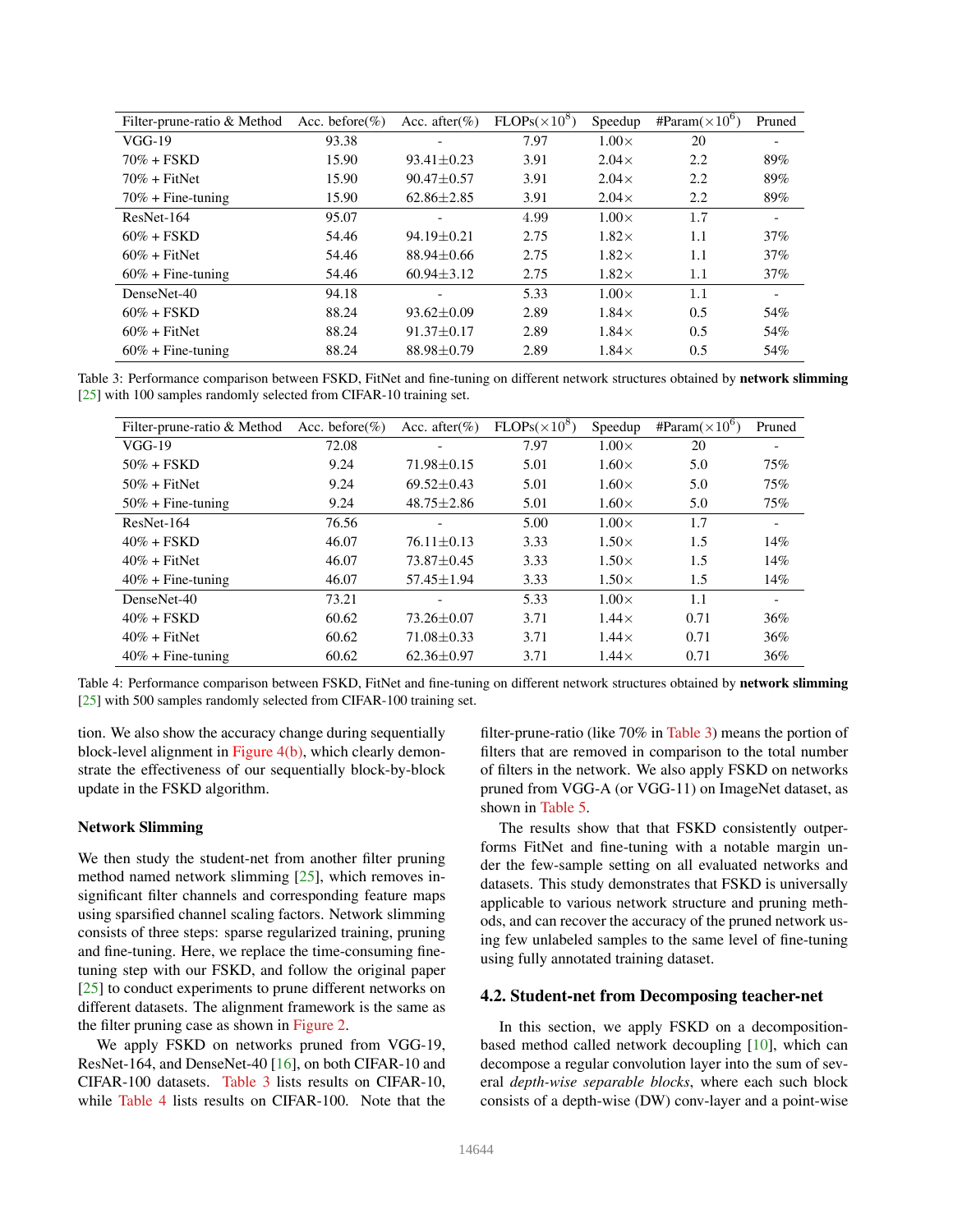| Filter-prune-ratio & Method Acc. before $(\%)$ |      | Acc. after $(\%)$ | GFLOPs | Speedup      | #Param( $\times 10^6$ ) | Pruned |
|------------------------------------------------|------|-------------------|--------|--------------|-------------------------|--------|
| VGG-A                                          | 63.3 | -                 | 7.74   | $1.00\times$ | 132.9                   |        |
| $50\% + FSKD$                                  | 13.8 | $62.5+0.2$        | 5.41   | $1.43\times$ | 23.2                    | 83%    |
| $50\% + \text{FitNet}$                         | 13.8 | $58.3 + 0.4$      | 5.41   | $1.43\times$ | 23.2                    | 83%    |
| $50\% +$ Fine-tuning                           | 13.8 | $19.2 + 3.5$      | 5.41   | $1.43\times$ | 23.2                    | 83%    |

Table 5: Performance comparison between FSKD, FitNet and fine-tuning on VGG-A (VGG-11) network structures obtained by network slimming [25] with 1000 samples randomly selected from ImageNet training set.

|                            | Acc. before $(\%)$ | Acc. after $(\% )$ | <b>GFLOPs</b> | Speedup      | #Param <sup>*</sup> $(\times 10^{6})$ | Pruned |
|----------------------------|--------------------|--------------------|---------------|--------------|---------------------------------------|--------|
| VGG-16 (teacher)           | 68.4               |                    | 15.47         | $1.00\times$ | 14.71                                 |        |
| Decoupled $(T = 2)$ + FSKD | 0.24               | $62.7 \pm 0.2$     | 3.76          | $4.11\times$ | 3.35                                  | 77.2%  |
| Decoupled $(T = 3) + FSKD$ | 1.57               | $67.1 + 0.1$       | 5.54          | $2.79\times$ | 5.02                                  | 65.8%  |
| Decoupled $(T = 4) + FSKD$ | 54.6               | $67.6 \pm 0.1$     | 7.31          | $2.12\times$ | 6.69                                  | 54.5%  |
| ResNet-18 (teacher)        | 67.1               |                    | 1.83          | $1.00\times$ | 11.17                                 |        |
| Decoupled $(T = 2)$ + FSKD | 0.21               | $49.5 \pm 0.5$     | 0.55          | $3.33\times$ | 2.69                                  | 75.9%  |
| Decoupled $(T = 3)$ + FSKD | 3.99               | $61.9 + 0.3$       | 0.75          | $2.44\times$ | 3.95                                  | 64.6%  |
| Decoupled $(T = 4) + FSKD$ | 26.5               | $65.1 + 0.1$       | 0.95          | $1.92\times$ | 5.20                                  | 53.4%  |
| Decoupled $(T = 5)$ + FSKD | 53.6               | $66.3 \pm 0.1$     | 1.15          | $1.60\times$ | 6.46                                  | 42.2%  |

Table 6: Performance of FSKD on different student-nets obtained by network decoupling [10] VGG-16 and ResNet-18 with different parameters T on ImageNet dataset. "\*" here means that parameters from FC-layer are not counted, only those from conv-layers are counted, since decoupling only handles the conv-layers.



Figure 5: Illustration of FSKD on network decoupling. At each block of teacher-net, we decouple regular-conv into a sum of depthwise + pointwise conv-layers as the block of student-net, and align the feature maps of student-net to that of teacher-net by adding a  $1 \times 1$  conv-layer (red-color) with L2-loss. The added layer can be merged into previous the pointwise layer in student-net.

(PW,  $1 \times 1$ ) conv-layer. The compression ratio increases as the number  $(T)$  of such blocks decreases, but the accuracy of the compressed model will also drop. Since each decoupled block ends with a  $1 \times 1$  convolution, we can apply FSKD at the end of each decoupled block. Figure 5 illustrates how FSKD works for block-level alignment in this case.

Following [10], we obtain student-nets by decoupling VGG-16 and ResNet-18 pre-trained on ImageNet with different  $T$  values. We evaluate the resulted network performance on the validation set of the ImageNet classification task. We randomly select one image from each of the 1000 classes in ImageNet training set to obtain 1000 samples as

our FSKD training set. Table 6 shows the top-1 accuracy of student-net before and after applying FSKD on VGG-16 and ResNet-18.

It is quite interesting to see that when  $T$  is small, we can recover the accuracy of student-net from nearly random guess  $(0.24\%, 0.21\%)$  to a much higher level  $(62.7\%)$ and 49.5%) with only 1000 samples. One possible explanation is that the highly-compressed networks still inherit some representation power from the teacher-net i.e., the depth-wise  $3\times3$  convolution, while lacking the ability to output meaningful predictions due to the degraded and inaccurate  $1\times1$  convolution. The FSKD calibrates the  $1\times1$ convolution by aligning the block-level responses between teacher-net and student-net so that the lost information in  $1\times1$  convolution is compensated, and reasonable recovery is achieved.

In all the other cases, FSKD can recover the accuracy of a highly-compressed network to be comparable with the original network. This shows that FSKD can be applied to student-net compressed by network decomposition, and that FSKD can achieve great performance on large and difficult dataset such as ImageNet.

### 5. Analysis and Discussion

### FSKD with Arbitrary Data

In this section, we try to answer the following question: is FSKD totally label-free? For example, is FSKD still valid if the available few samples are arbitrary images and the teacher network never sees these images before? To answer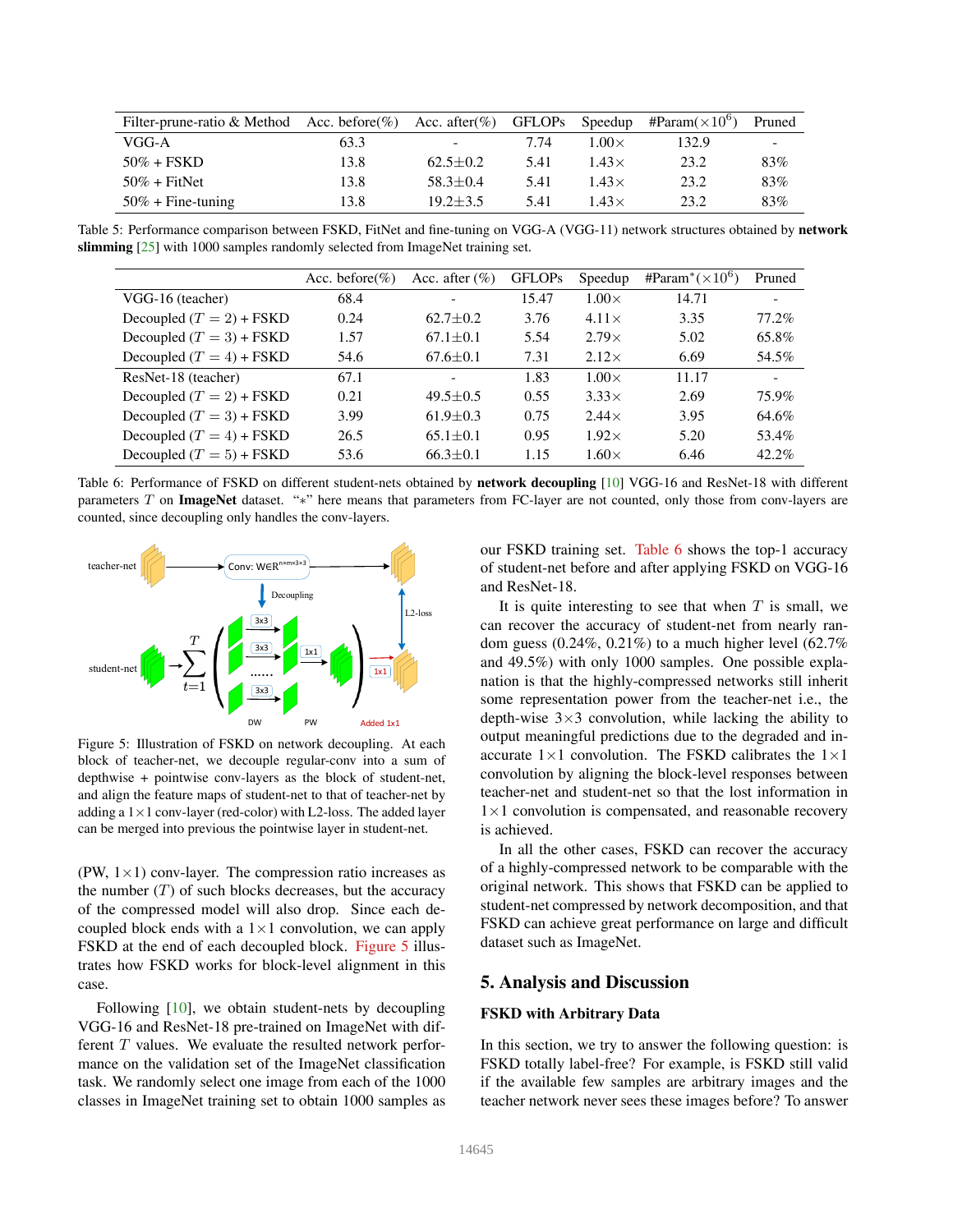|                  | Acc. $(\%)$      | #Samples         |
|------------------|------------------|------------------|
| $VGG-16$         | 92.66            | 50000 (CIFAR-10) |
| $Prune-B + FSKD$ | $90.17 \pm 0.31$ | 100 (CIFAR-10)   |
| $Prune-B + FSKD$ | $90.15 + 0.31$   | 100 (CIFAR-100)  |
| $Prune-B + FSKD$ | $91.21 + 0.23$   | 500 (CIFAR-10)   |
| $Prune-B + FSKD$ | $91.20 \pm 0.25$ | 500 (CIFAR-100)  |

Table 7: Performance comparison between FSKD using samples from CIFAR-10 and CIFAR-100. Student-nets from filter pruning [23] of VGG-16 with pruning scheme B on CIFAR-10.

this question, we evaluate FSKD's performance on VGG-16 model trained on CIFAR-10 and compressed using filter pruning (prune-B), with the few samples for FSKD are randomly selected from CIFAR-100 instead of CIFAR-10.

As shown in Table 7, there is no statistical difference in accuracy between FSKD using data from CIFAR-10 or CIFAR-100. This shows that FSKD aligns the student-net with the teacher-net without any information about the labels of the data. Even if the input images are of classes it has never seen before (CIFAR-100 does not include classes in CIFAR-10), FSKD can still recover the student network to the same accuracy level. This further demonstrates FSKD's potential in situations where only a few samples of unlabeled data are available.

### What if student-nets are hand-designed?

Our previous experiments construct student-nets by pruning or decomposing teacher-net, and then apply FSKD to boost their performance. People may be interested in the problem "what if student-nets are hand-designed with random initialization". In fact, there are two existing works [20, 26] making some pioneer trials on this topic with specific methods for "pseudo" examples generation. Here we conduct experiments to compare our method to these two methods under the same few-sample setting on the same dataset MNIST, for a fair comparison.

Due to different network structures used in these two methods, we make a separate comparison. For [20], the teacher-net has 3 conv-layers followed by 2 fully-connected layers. For [26], the teacher-net is a standard LeNet-5. For both cases, the student-net is the "half-sized" to that of the corresponding teacher-net in terms of the number of feature map channels per conv-layers. As the channel number between student-net and teacher-net is different, we adopt the same strategy as in Figure 2 for filter pruning. That means, the student-net only corresponds to the un-pruned part of the teacher-net, which is obtained the same as [23]. One difference is that we did not copy the weight from un-pruned part of teacher-net to the student-net, while keeping the weight of student-net randomly initialized. For both cases, we compared our FSKD with (1) standard SGD trained on few samples with labeled loss; (2) method from [20] or [26] under the same setting; (3) the FitNet method trained on few

| #labeled data      | - 10  | 20 |                |                     |        | 50 100 200 all-meta-data |
|--------------------|-------|----|----------------|---------------------|--------|--------------------------|
| <b>SGD</b>         | 37.91 |    |                | 46.0 66.0 78.3 86.7 |        |                          |
| <b>[20]</b>        | 44.1  |    |                | 53.9 70.4 80.0 86.6 |        |                          |
| FitNet             | 86.1  |    |                | 92.3 94.5 96.0 96.5 |        |                          |
| <b>FSKD</b>        | 94.4  |    |                | 96.5 97.0 97.5 97.8 |        |                          |
| <b>SGD</b>         | 57.1  |    |                | 68.3 81.3 85.8 89.7 |        |                          |
| $\lceil 26 \rceil$ |       |    |                |                     |        | 92.5                     |
| FitNet             | 90.3  |    |                | 94.2 96.1 96.7 97.3 |        |                          |
| <b>FSKD</b>        | 95.5  |    | 97.2 97.6 98.0 |                     | - 98.1 |                          |

Table 8: Performance of FSKD on hand designed student-nets with random initialization, compared with previous works [20, 26].

samples. In order to better simulate the few-sample setting, we do not apply data augmentation to the training set. We randomly pick 10, 20, 50, 100 and 200 samples from the MNIST training set and keep these few-sample sets fixed across this study. Table 8 lists the comparison results. It shows that SGD with few samples performs the worst, while [20] performs better on the same settings than SGD (still worse in the case of 200 samples). The data-free method [26] performs better than SGD. On both cases, FitNet shows much better performance than SGD and the two compared methods, while our FSKD further outperform FitNet with a noticeable gap, where the gap becomes smaller and smaller when the number of samples increases. This may be due to the following reason. FSKD can be viewed as a special case of FitNet. FitNet optimizes all the weights between teachernet and student-net using standard SGD algorithm, while FSKD optimizes only the weights from added  $1\times1$  convlayers in student-net with the BCD algorithm. The BCD algorithm is more sample-efficient than the SGD based algorithm so that FSKD performs both much more efficient and accurate than FitNet on few-sample settings. When training samples used are increased, FSKD will converge to FitNet in the end.

### 6. Conclusion

We proposed a novel yet simple method, namely fewsample knowledge distillation (FSKD) for efficient network compression, while *"efficient"* lies in both *training/processing efficiency* and *label-free sample efficiency*. FSKD works for student-nets constructed by either pruning or decomposing teacher-nets with different methods. It demonstrates great efficiency over fine-tuning based solution and advantages over traditional knowledge distillation methods like FitNet by a large margin in the few-sample setting, with extra merits that FSKD is totally label-free in the optimization.

Acknowledgements: Changshui Zhang is funded by NSFC under Grant No. 61876095 & 61751308, and Beijing Academy of Artificial Intelligence (BAAI).